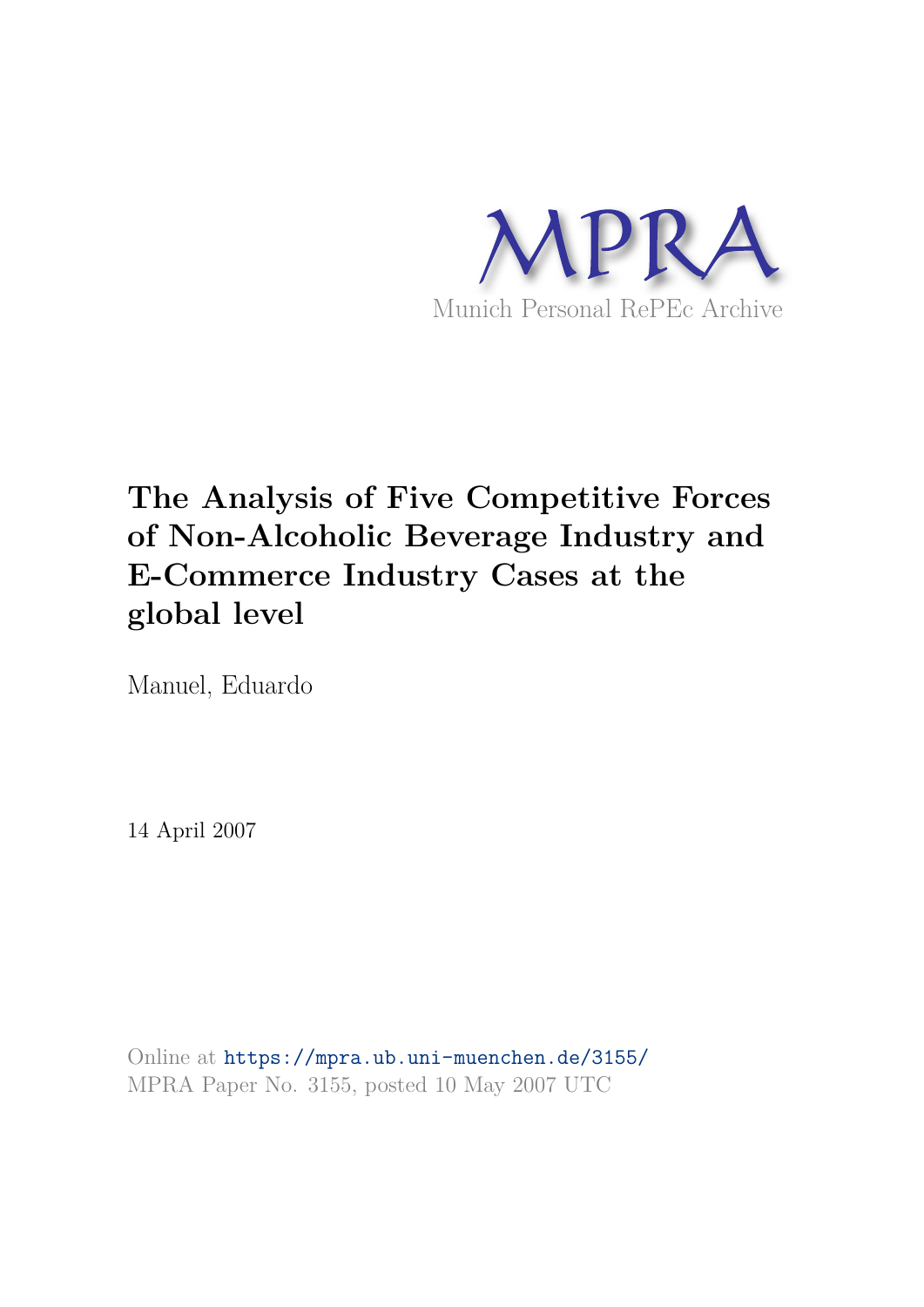#### **EDUARDO G. MANUEL**

B.A in Economics and MSc in Management of Enterprises with specialization in Planning and Entrepreneurial Strategy at University Autonoma of Lisbon (UAL), Portugal

E-mail address: edu.manuel@economista.com or eduardo\_manuel@mail.pt

## **ABSTRACT**

This paper has as objective to do an analysis of five competitive forces of non-alcoholic industry and e-commerce industry at the global level.

The state of five competitive forces in both industries will depend always of evolution of these industries and government policies of the different countries of the world. For example if these industries are growing and if the govern permit others companies can enter into industry and can help to promote the competition in these industries, that is good for buyers, because they can choose where want to purchase something and what products or goods are according to their necessities or that permits to maximize their utility and it is according to their money amount available for it.

**Keywords:** Industry; Non-alcoholic beverage industry; E-Commerce industry; Five competitive forces

JEL Codes: A23, D29, L19, L29, L69, M19

Working Paper Series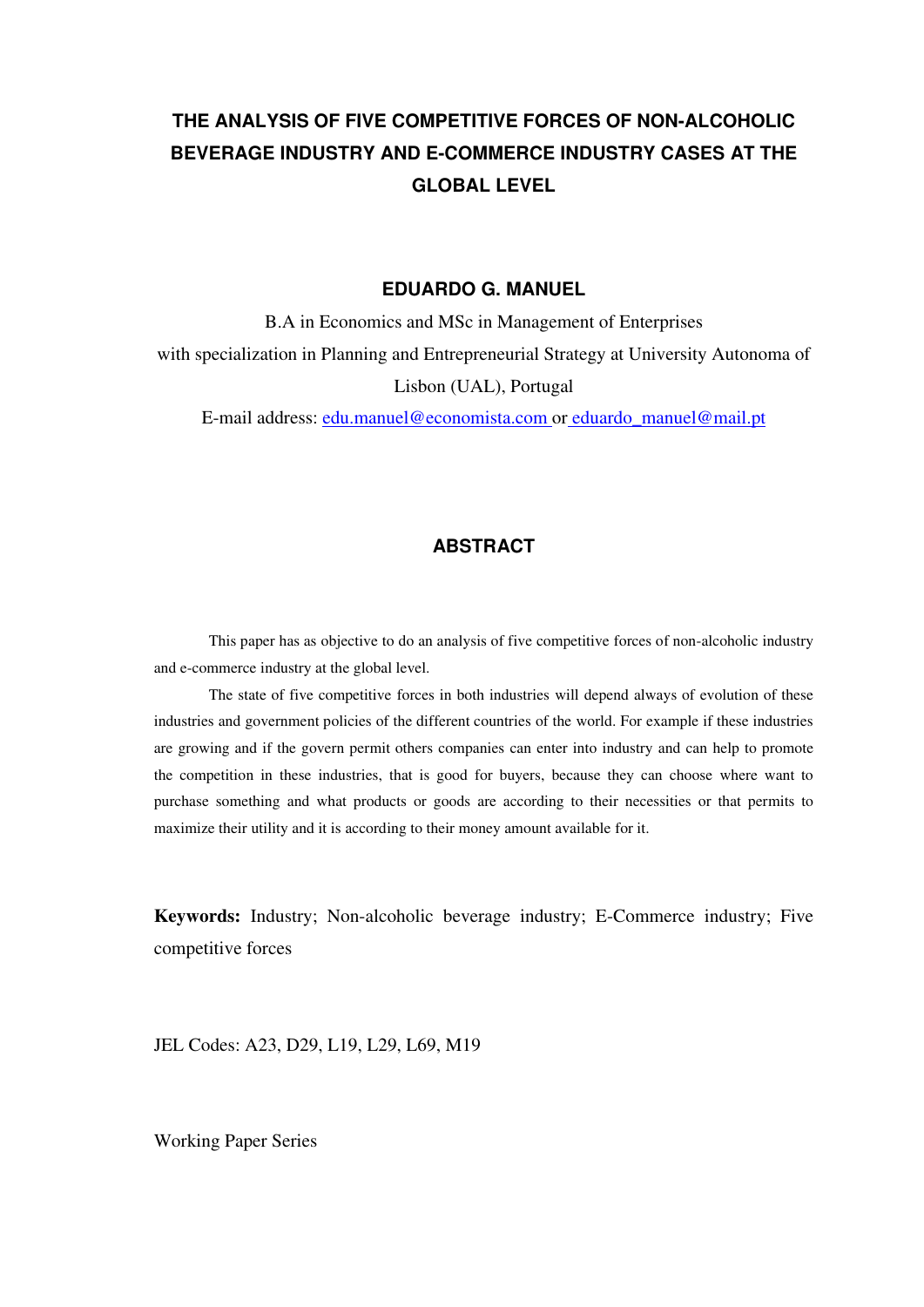#### **INTRODUCTION**

We know that there are many kind of the industries engaged in economic activity any where in worldwide.

It is evident that the form and nature of competition is changing within the information economy. Correspondingly, as business respond to the challenges posed by the increased competition associated with the information economy, it is apparent that new sources of competitiveness are emerging (Turner, 2000).

The development of this new business model is derived from changes in the industry structure within which the enterprise is operating, and is needed to secure competitive advantage.

According to Worthington, *et al* (2005), an **industry,** is normally defined to the technical and physical characteristics of the output it produces; it comprises all business producing goods within the particular category under investigation, e.g. the brewing industry; the car industry.

For Wheelen and Hunger (2000 and 2006), an industry is a group of firms that produce a similar product or service, such as soft drinks or financial services, and it is a part of their analysis an examination of the important stakeholder groups, such as suppliers and customers, in a particular corporation's task environment).

Whittington, *et al* (2005) considers that an industry is a group of firms producing the same principal product.

For economists, an industry is a group of firms that supplies a market. And there is a close correspondence between markets and industries (Grant, 2005).

According to Porter (1985), industry structure is determined by five competitive forces (the power of buyers, the power of suppliers, the threat of new entrants, the threat of substitutes and rivalry among suppliers). And it is evident that all of these competitive forces will be affected by the development of the information economy.

This paper has as objective to do an analysis of five competitive forces of nonalcoholic industry and e-commerce industry at the global level.

This work is divided in two points: the first point does a theoretical approach of five competitive forces of industry, and the second point does the analysis of five competitive forces for non-alcoholic beverage industry and e-commerce industry case.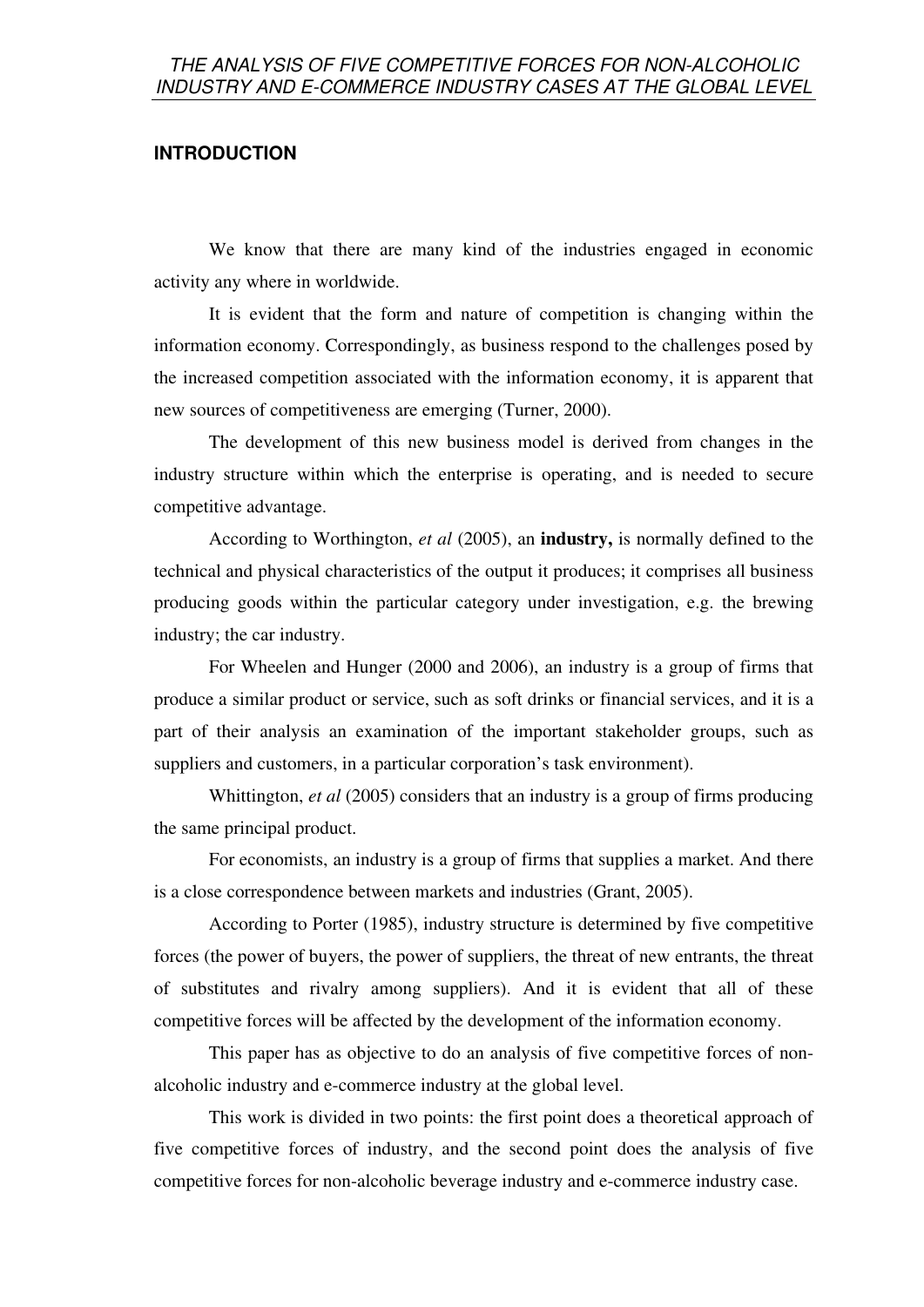## **THEORETICAL APPROACH OF FIVE COMPETITIVE FORCES OF INDUSTRY**

Michael Porter has postulated that the intensity of competition in an industry is determined by its underlying economic structure<sup>1</sup>. And he further contends as we saw above, that the industry structure is shaped by five basic competitive forces: the threat of new entrances into the industry, the bargaining power of suppliers to the industry, the threat of substitute products or services, the bargaining power of customers or buyers, and the Rivalry among Existing Firms (Wheelen and Hunger,  $2006$ )<sup>2</sup>. The figure 1.1 diagrams these competitive forces.



**FIGURE 1.1 -** Forces Competition in an Industry

*Source:* Edited by Wheelen and Hunger. 2000; 62 and 2006; 83

 $\overline{a}$ 1 For further information see PORTER, Michael.1990. *The Competitive Advantage of Nations,* First Published, Macmillan Press: New York; 34-39.

<sup>2</sup> For further information see too THOMPSON, John L.1993. *Strategic Management – Awareness and Change*, Second edition, Chapman & Hall: London; 198-207.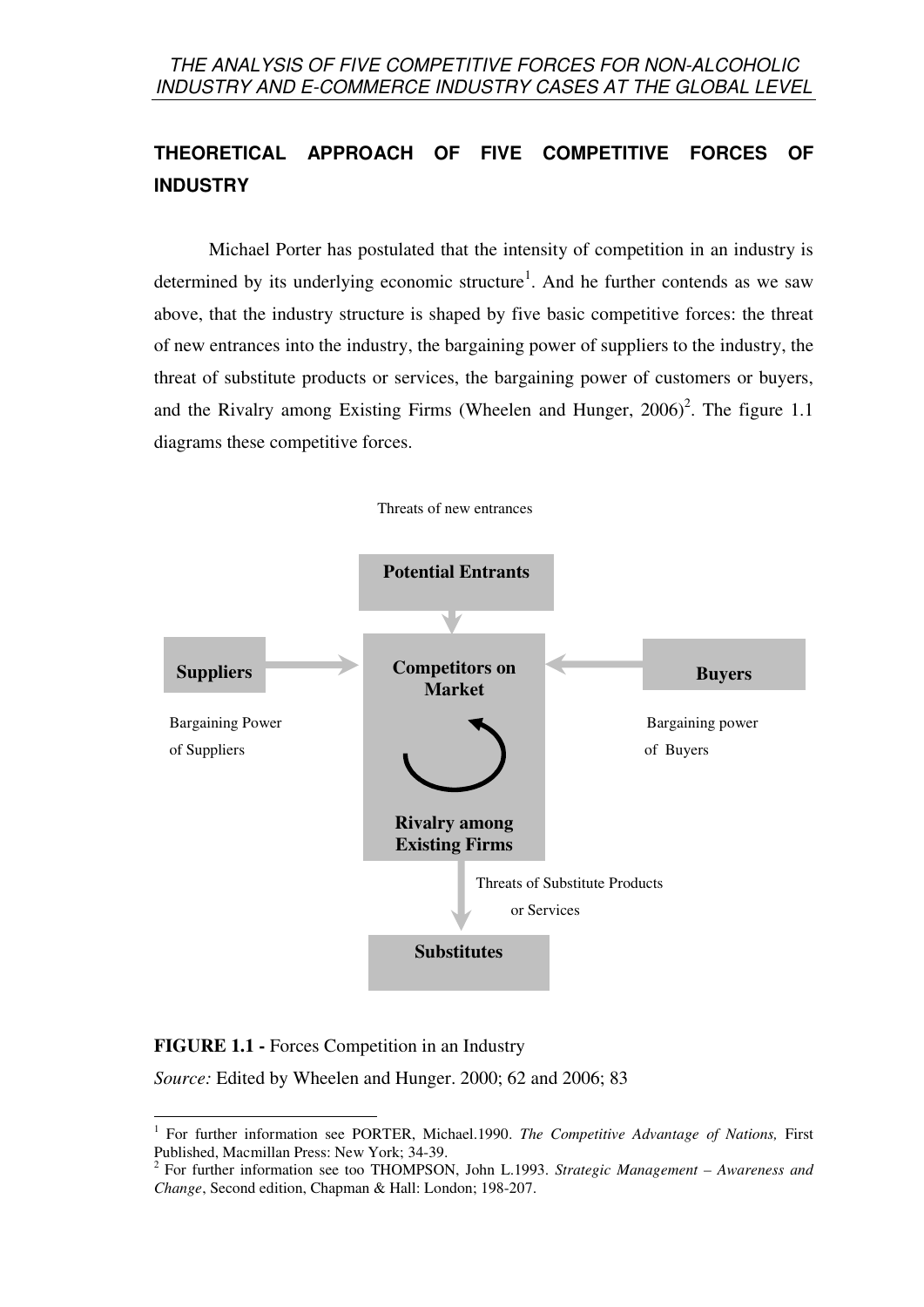## **Threat of New Entrants**

**New entrants** to an industry typically bring to it new capacity, a desire to gain market share, and substantial resources. They are threats to an established corporation. The threat of entry depends on the presence of entry barriers and the reaction that can be expected from existing competitors. An **entry barrier** is an obstruction that makes it difficult for a company to enter an industry. Porter (1985) considers that the possible barriers to entry are:

- Economies of scale;
- Proprietary product differences;
- Brand identity;
- Switching costs;
- Capital requirements;
- Access to distribution;
- Absolute cost advantages (Proprietary learning curve; Access to necessary inputs; Proprietary low-cost product design);
- Government policy;
- Expected retaliation.

## **Rivalry among existing firms**

According to Wheelen and Hunger (2000), in most industries, corporations are mutually dependent. A competitive move by one firm can be expected to have a noticeable effect on its competitors and thus may cause retaliation or counterefforts. Porter (1985) defines the following **rivalry determinants among existing firms** in an industry:

- Industry growth;
- Fixed (or storage) costs/value added;
- Intermittent differences;
- Product differences;
- Brand identity;
- Switching costs;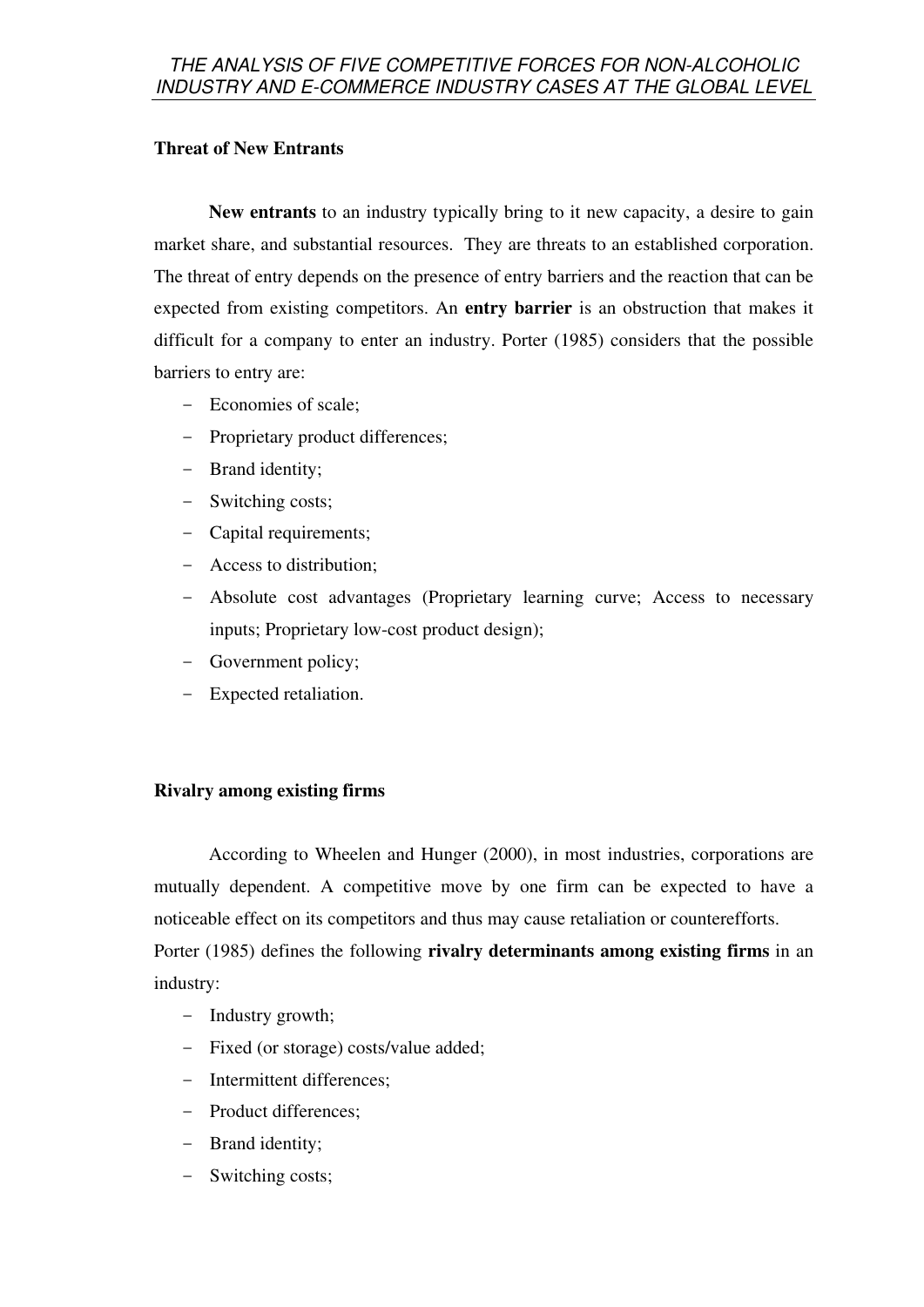- Concentration and balance;
- Informational complexity;
- Diversity of competitors;
- Corporate stakes;
- Exit barriers.

## **Threat of Substitute Products or Services**

**Substitute products** are those products that appear to be different but can satisfy the same need as another product. Substitutes limit the potential returns of an industry by placing a ceiling on the prices firms in the industry can profitably charge. To the extent that switching costs are low, substitutes may have a strong effect on an industry.

For Byars (1991), substitute products that deserve the most attention from an organization are those that:

- Have trends improving their price performance trade-off with the industry's product's;
- Are produced by industries earning high profits.

## **Bargaining Power of Buyers**

Buyers affect an industry through their ability to force down prices, bargain for higher quality or more services, and play competitors against each other (Wheelen and Hunger, 2000 and 2006). A buyer or a group of buyers is powerful if some of the following factors hold true:

- A buyer purchases a large proportion of the seller's product or service, for example, oil filters purchased by a major automaker;
- A buyer has the potential to integrate backward by producing the product itself, for example, a newspaper chain could make its own paper;
- Alternative suppliers are plentiful, because the product is standard or undifferentiated, for example, motorists can choose among many gas stations;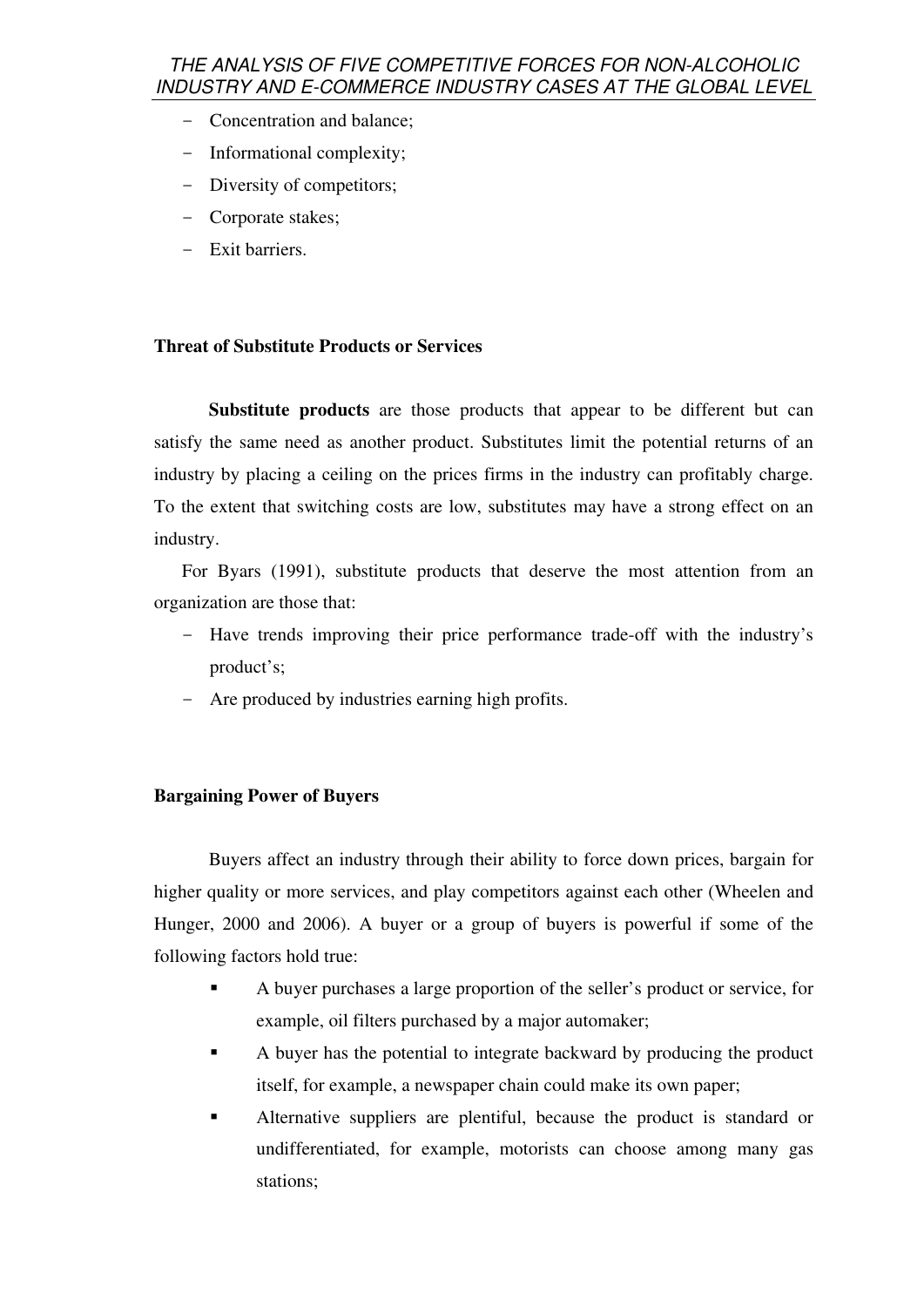- Changing suppliers costs very little, for example, office suppliers are easy to find;
- The purchased product represents a high percentage of a buyer's costs, thus providing an incentive to shop around for a lower price, for example, gasoline purchased for resale by convenience stores makes us half their costs;
- A buyer earns low profit and is thus very sensitive to costs and service differences, for example, grocerÿÿstores hÿÿe very small margins;
- The purchased product is unimportant to the final quality or price of a buyer's products or services and thus can be easily substituted without affecting the final product adversely, for example, electric wire bought for use in lamps.

## **Bargaining Power of Suppliers**

**Suppliers** can affect and industry through their ability to raise prices or reduce the quality of purchased goods and services.

For Porter (1985), the **determinants of supplier powers** are the following:

- Differentiation of inputs;
- Switching costs of suppliers and firms in the industry;
- Presence of substitute inputs;
- Supplier concentration;
- Importance of volume to supplier;
- Cost relative to total purchases in the industry;
- Impact of inputs on cost or differentiation;
- Threat of forward integration relative to threat of backward integration by firms in the industry.

Byars (1991) does a short explanation of these determinants according that we saw above and considers that the suppliers are powerful when:

- Their industry is dominated by a few companies and is more concentrated than industry it sells to;
- Their product is unique, differentiated or has built up switching costs;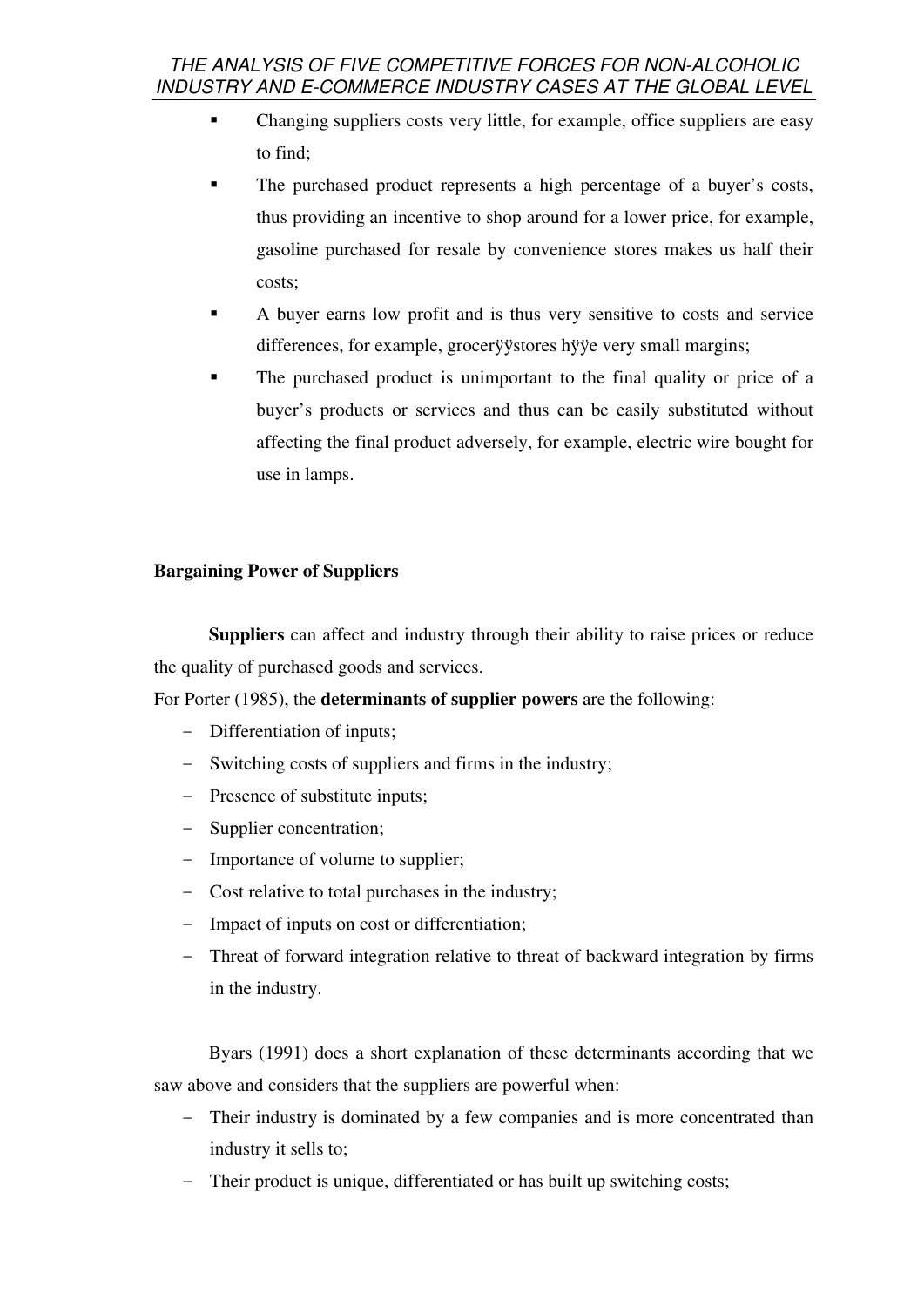- They pose a credible threat of integrating forward;
- Industry is not an important customer of the supplier group.

Wheelen and Hunger (2000 and 2006) refers those that Byars (1991) said and increase that the suppliers are powerful when substitutes firms are not readily available in the industry.

## **THE ANALYSIS OF FIVE COMPETITIVE FORCES FOR NON-ALCOHOLIC BEVERAGE INDUSTRY AND E-COMMERCE CASE AT THE GLOBAL LEVEL**

#### **Non-alcoholic Beverage Industry case**

In this point I am going to do the analysis of five competitive forces for nonalcoholic beverage industry case, at the global level.

The non-alcoholic beverage industry is characterized by being an industry highly competitive where is numerous firms. These firms include Coca-Cola Company, PepsiCola, Cadbury Schweppes, and others (see annex - table 2.1).

Competitive products beverage that are sold in this industry are concentrates, syrups, soft drink, sport drinks, water, etc, and the table 2.2 (see annex) give us examples of some type of non-alcoholic beverage that are being sold in this industry.

Doing an analysis of five competitive forces for this industry we have that:

#### **1) Threats of entrance of the new enterprises**

Exist entry barriers in the non-alcoholic beverage industry, by fact these market imply highs fix and variable costs the end of activity. Also it depends of governmental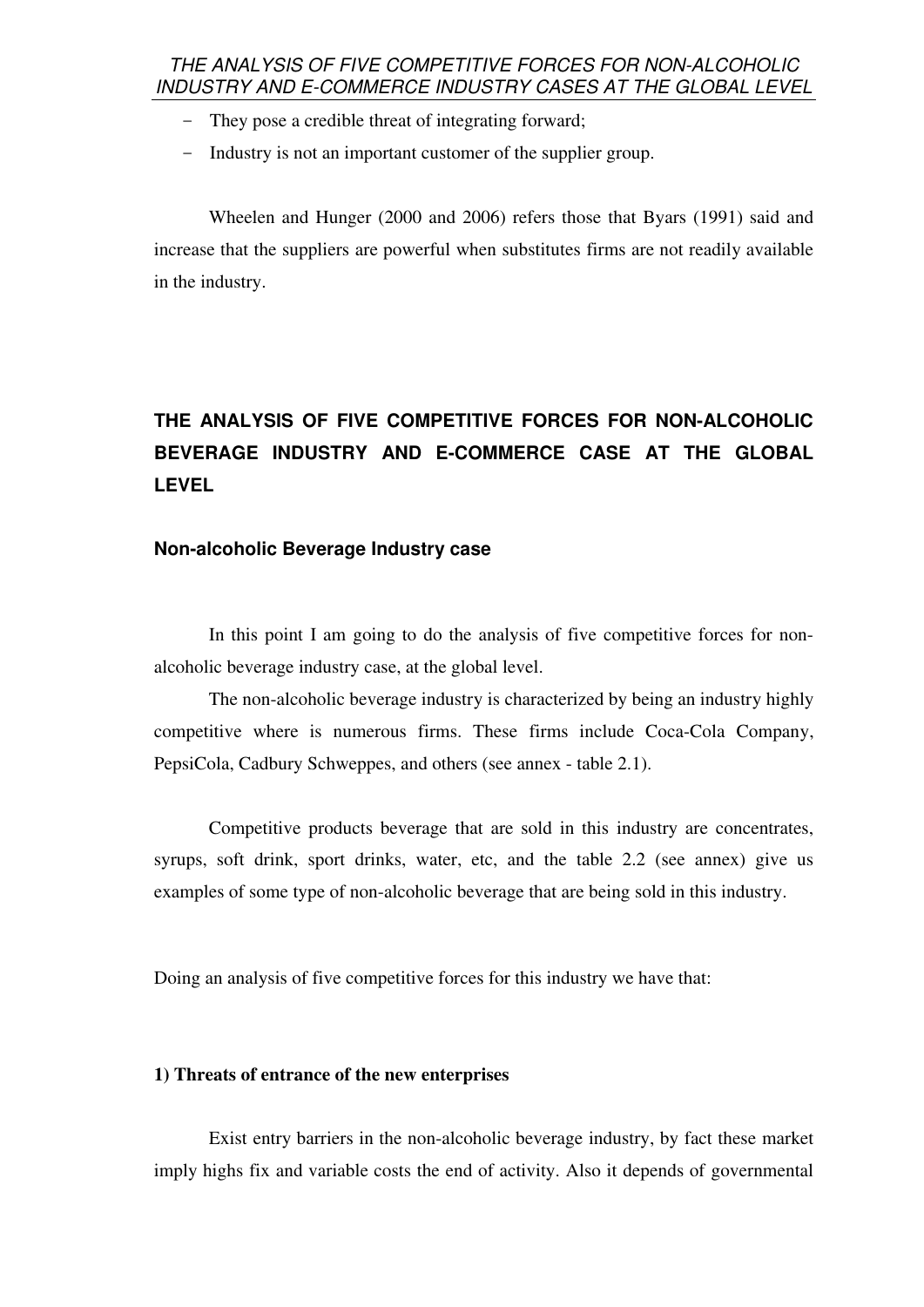regulation of countries or regions where the firm is, because for example, the production, distribution and sale are subject to numerous statutes and regulations outside of European Union and United States. All companies are subject to numerous environmental laws and regulations.

### **2) Rivalry among Existing Firms**

There is rivalry between the existing firms due to universe and to number of competitors. But there is rivalry between the firms for case of products with similar characteristics like Pepsi-cola and Coca-cola, and by fact that the exit barriers are high.

#### **3) Bargaining power of Buyers**

It is strong, because there are many firms in this industry; it is very easy to find other supplier in the industry.

#### **4) Bargaining Power of Suppliers**

It is low, because there are many suppliers in this industry; there is substitute firms in the industry.

But we can say that in case of products supplied for firms with dominant position and that is only viable source for the supply of a product in the market, their bargaining power is strong, and here we can refer the Coca-cola case that purchase acesulfame potassium from Nutrinova Nutrition Specialities & Food Ingredients GimbH, and that is considered the only viable source by Coca-cola at level of supply of products referred above.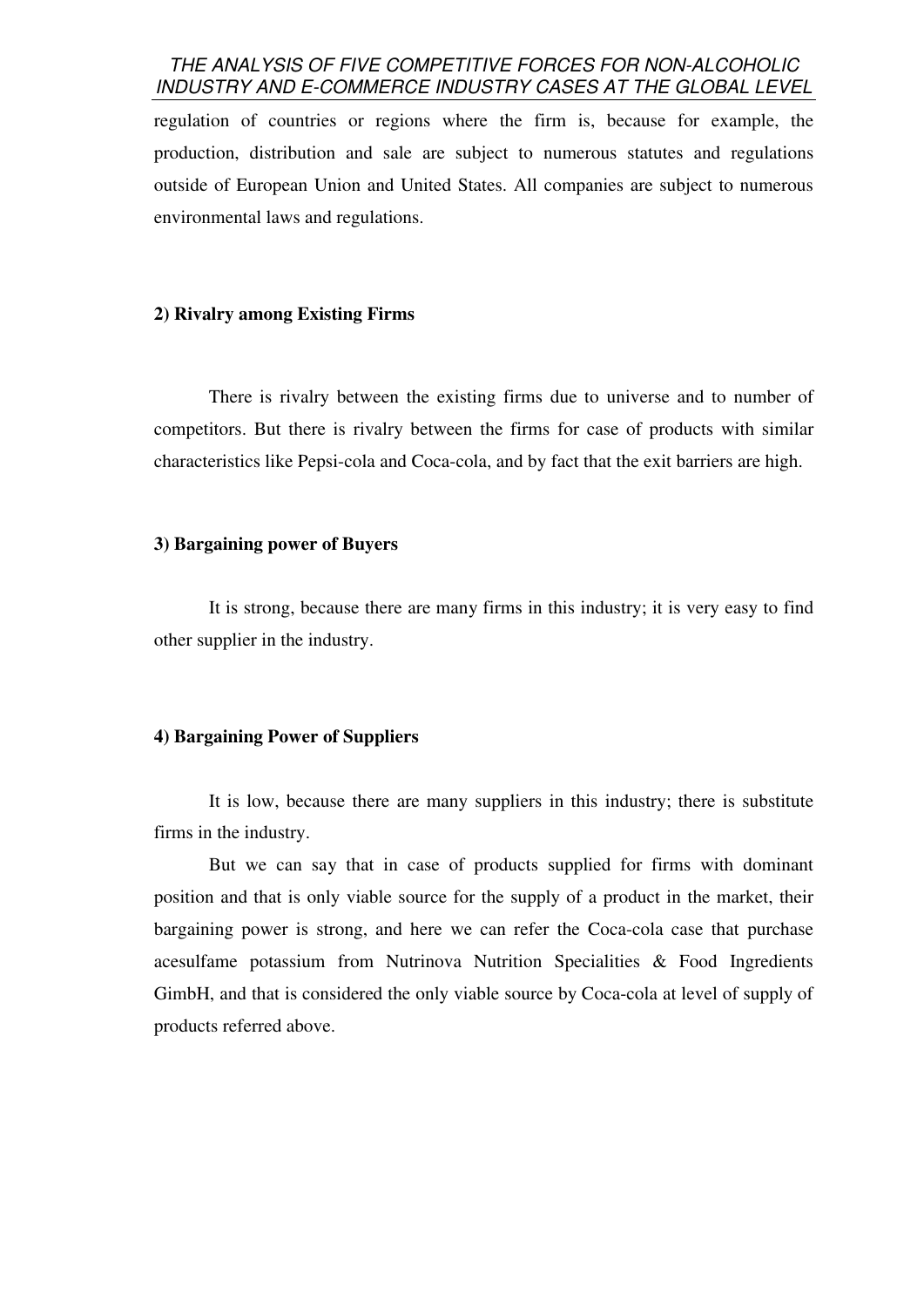#### **5) Threats of substitute products or services**

There is threat of substitute products or services, by fact in this industry (Nonalcoholic beverage) are present products in the market that is growing for maturity for case of products like Coca-cola, Fanta, for example.

## **E-Commerce Industry case**

In this point we are going to do the analysis of five competitive forces for E-Commerce Industry at the global level.

*E-Commerce or Electronic commerce*, according to Wheelen and Hunger (2006), refers to use of the Internet to conduct business transactions.

But it is important here to distinguish the difference between *e-business* and *ecommerce.*

According to Norris, *et al* (2000), *e-commerce* focuses on efficiency in selling, marketing, and purchasing, while *e-business* focuses on effectiveness through improved customer, service, reduced costs and streamlined business process These authors consider that E-business improves business performance by using electronic information technologies and open standards to connect suppliers and customers at all steps along the value chain.

My analysis will be concentrated only in the buying and selling of products in the internet.

In this industry are present the following firms: Amazon.com, Yahoo.com, MSN, eBay, FNAC, and others.

In this industry is being sold products such as DVD's, CD's, PC's, books, phones, mobiles, perfumes, bicycles, furniture, households articles, watch's, academic articles, clothes (for men, woman, and children), etc.

Doing an analysis of five competitive forces for this industry we have that:

#### **1) Threats of entrance of the new enterprises**

There are not significant barriers to entry on industry, because perhaps the firms of the industry have adopted a diversification strategy of sell, the products available to customers are not very differentiated.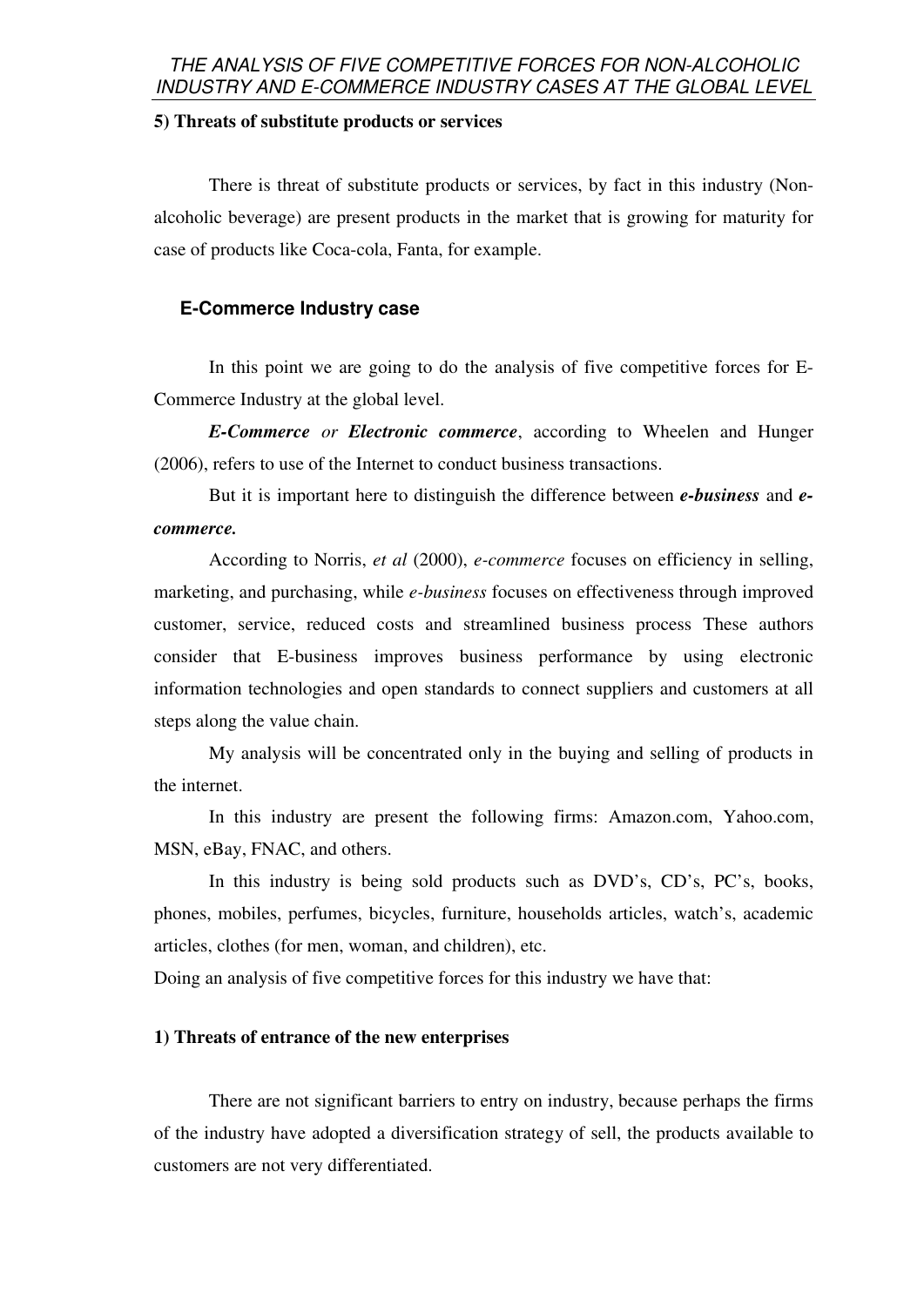#### **2) Rivalry among Existing Firms**

It is strong; there are divers firms in the industry, such as eBay, Yahoo, MSN, FNAC, etc. This industry is growing, and the products that are being sold are not very differentiated.

#### **3) Bargaining power of Buyers**

It is strong, because it is easy to find other supplier in the industry.

#### **4) Bargaining Power of Suppliers**

In general level, it is low, because the products existing in this industry are sold by many firms.

In case of products like Books, DVD's and CD's the bargaining power of suppliers is low, caused by existence of many suppliers in the Industry.

Firms like Microsoft due to their position in the software product market, we can say that their bargaining power as supplier of firms that sells products like Office, for example is strong, perhaps to have others firms in the industry.

#### **5) Threats of substitute products or services**

In general, it is easy to sell in the internet, so, there are threats of substitute products or service in the e-commerce industry.

There are threat of substitute products, by fact of products sold in the industry could be sold by others firms that are inside or outside of industry, for example, if the buyer do not get satisfied with price of a DVD or Book supplied by Amazon.com, for example, these can choice to buy other product that is being sold by another firm that belongs or not this industry, to a price more low.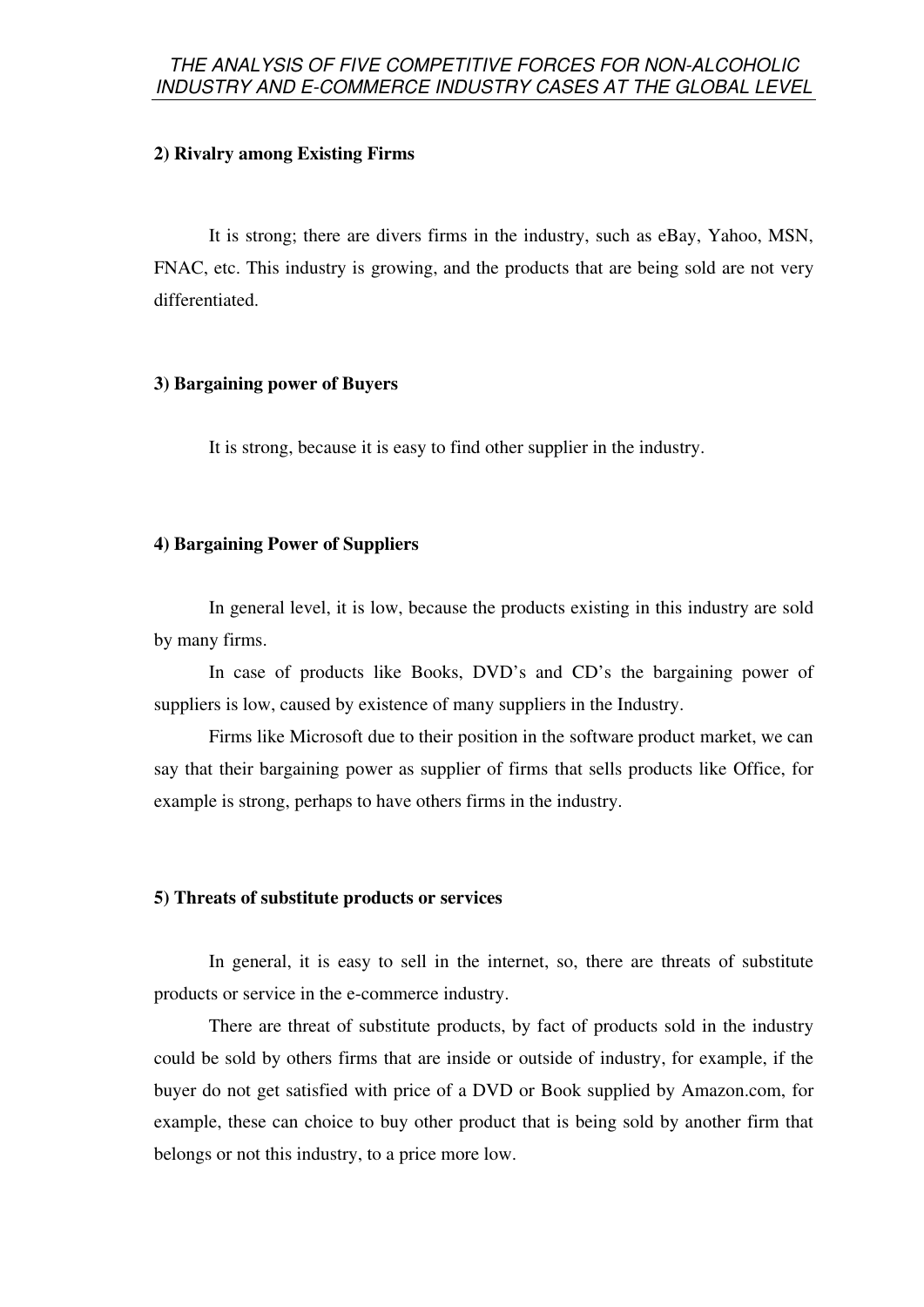## **CONCLUSIONS**

In this paper we saw the theoretical approach of five competitive forces as well as the analysis of five competitive forces for *non-alcoholic beverage industry* and *ecommerce industry* cases at the global level.

We concluded that the state of five competitive forces in both industries will depend always of evolution of these industries and government policies of the different countries of the world. For example if these industries are growing and if the govern permit others companies can enter into industry and can help to promote the competition in these industries, that is good for buyers, because they can choose where want to purchase something and what products or goods are according to their necessities or that permits to maximize their utility and it is according to their money amount available for it.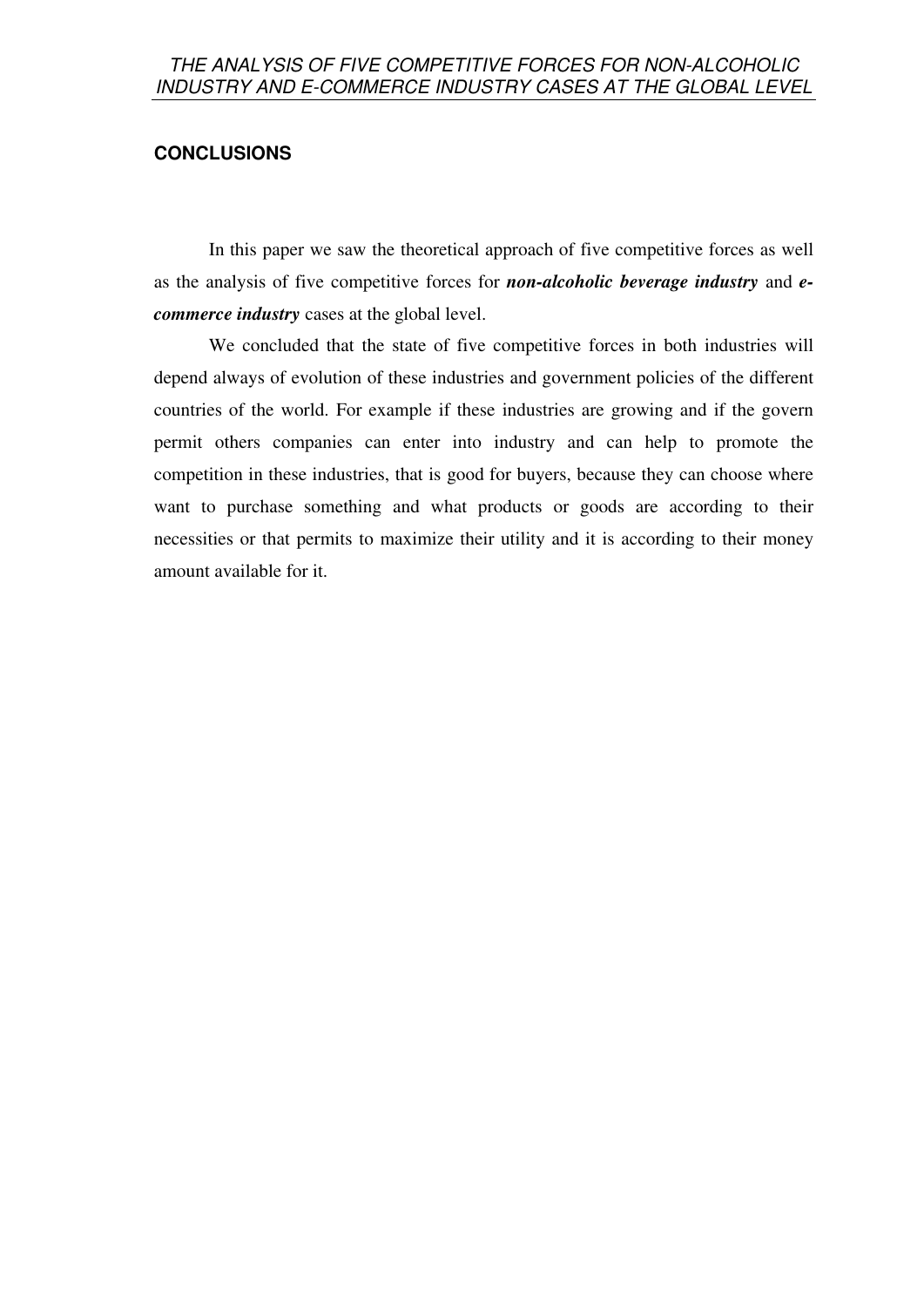## **REFERENCES**

Beverageworld. 2006. *State of the Industry Report 2006*, http://www.beverageworld.com/SpecialReports-2006/StateOfIndsty/BW-StateoftheIndustry-2006.pdf (16 March 2006)

Byars LL.1991. *Strategic Management: Formulation and Implementation, Concepts and Case*s. Third Edition. HarperCollins Publisher, Inc: New York

Certo SC, Peter JP. 1991. *Strategic Management: Concepts and Applications.* Second Edition. Mcgraw-Hill International Editions, Management Series: Singapore

Coca-Cola C. 2006. *Annual Report 2005*, http://www.coca-cola.com (6 May 2006)

Grant RM. 2005. *Contemporary Strategy Analysis*. Fifth Edition. Blackwell Publisher: Oxford and Victoria

Norris G, *et al*. 2000. *E-Business and ERP – Transforming the Enterprise*. John Wiley & Sons: Canada and United States

PepsiCola. 2007. *Annual Report – Performance with purpose*, available at http://www.pepsico.com (2 April 2007)

Porter ME. 1985. *Competitive Advantage – Creating and Sustaining Superior Performance*. The Free Press: New York and Collier Macmillan Publishers: London

Porter M. 1990. *The Competitive Advantage of Nations.* First Published. Macmillan Press: New York

Thompson JL.1993. *Strategic Management – Awareness and Change*. Second edition. Chapman & Hall: London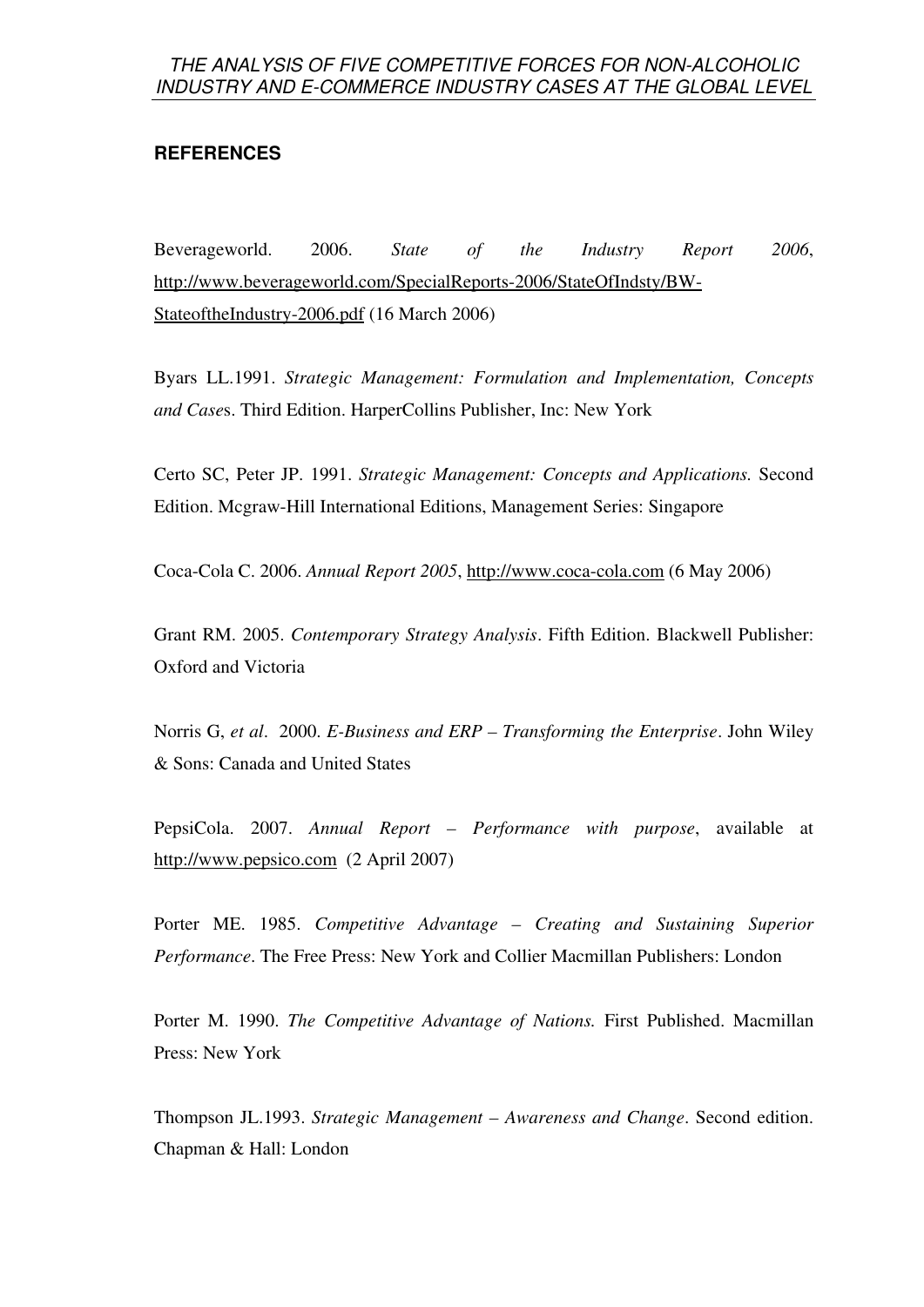Turner C. 2000. *The information e-conomy – business strategies for competing in the global age*. First published. Kogan Page Limited: London and Milford

Wheelen TL, Hunger JD. 2000. *Strategic Management and Business Policy – Entering 21st Century Global Society*. Seventh Edition. Prentice-Hall: New Jersey

Wheelen TL, Hunger JD. 2006. *Strategic Management and Business Policy*. Tenth Edition. Prentice-Hall: New Jersey

Whittington R, *et al*. 2005. *Exploring Corporate Strategy – Text and Cases*, Seventh Edition, Financial Times and Prentice-Hall: London

Whorttington I, *et al*. 2005. *Economics for Business – Blending Theory and Practice*. 2<sup>nd</sup> Edition. Prentice-Hall and Financial Times: London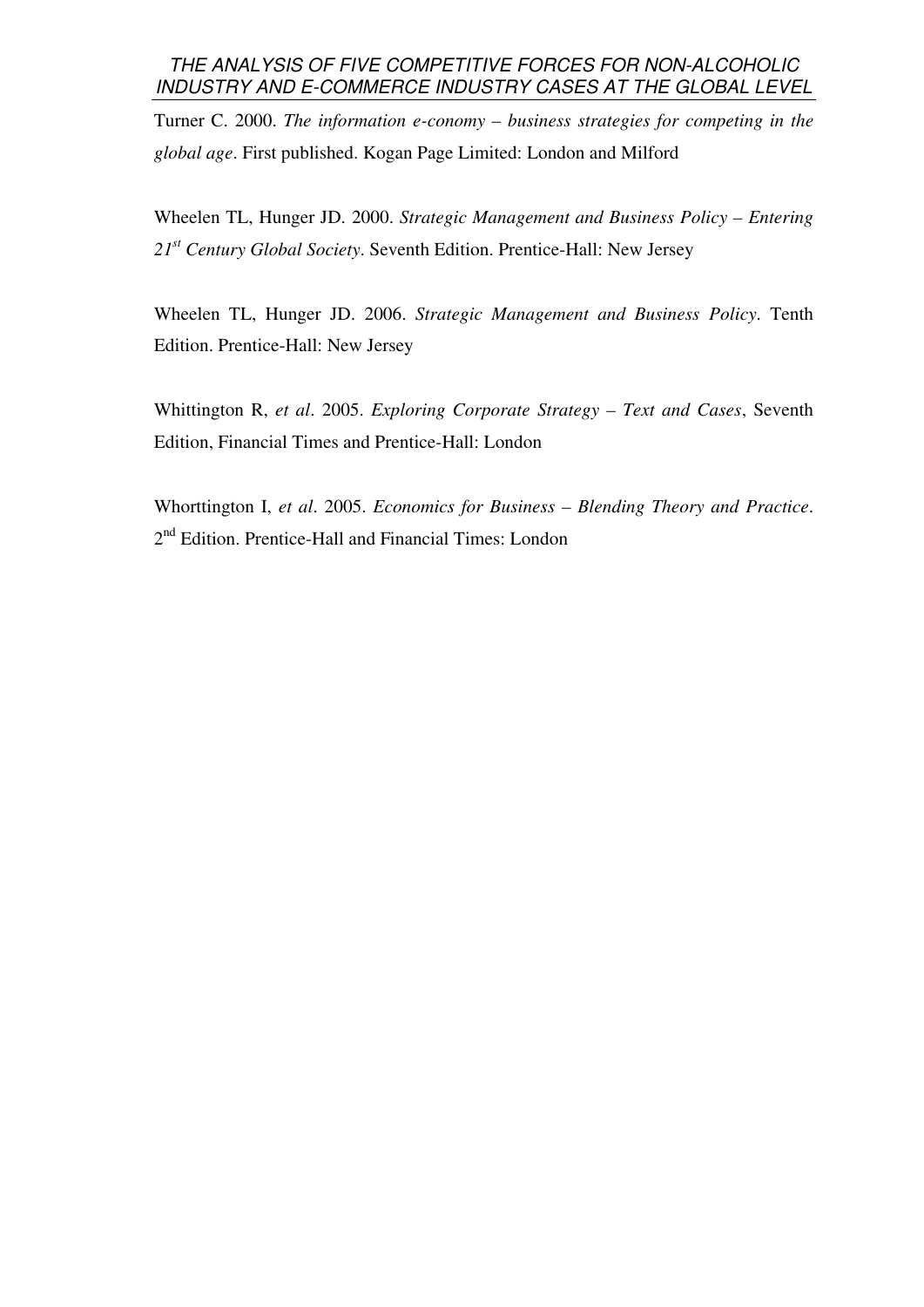**ANNEXES**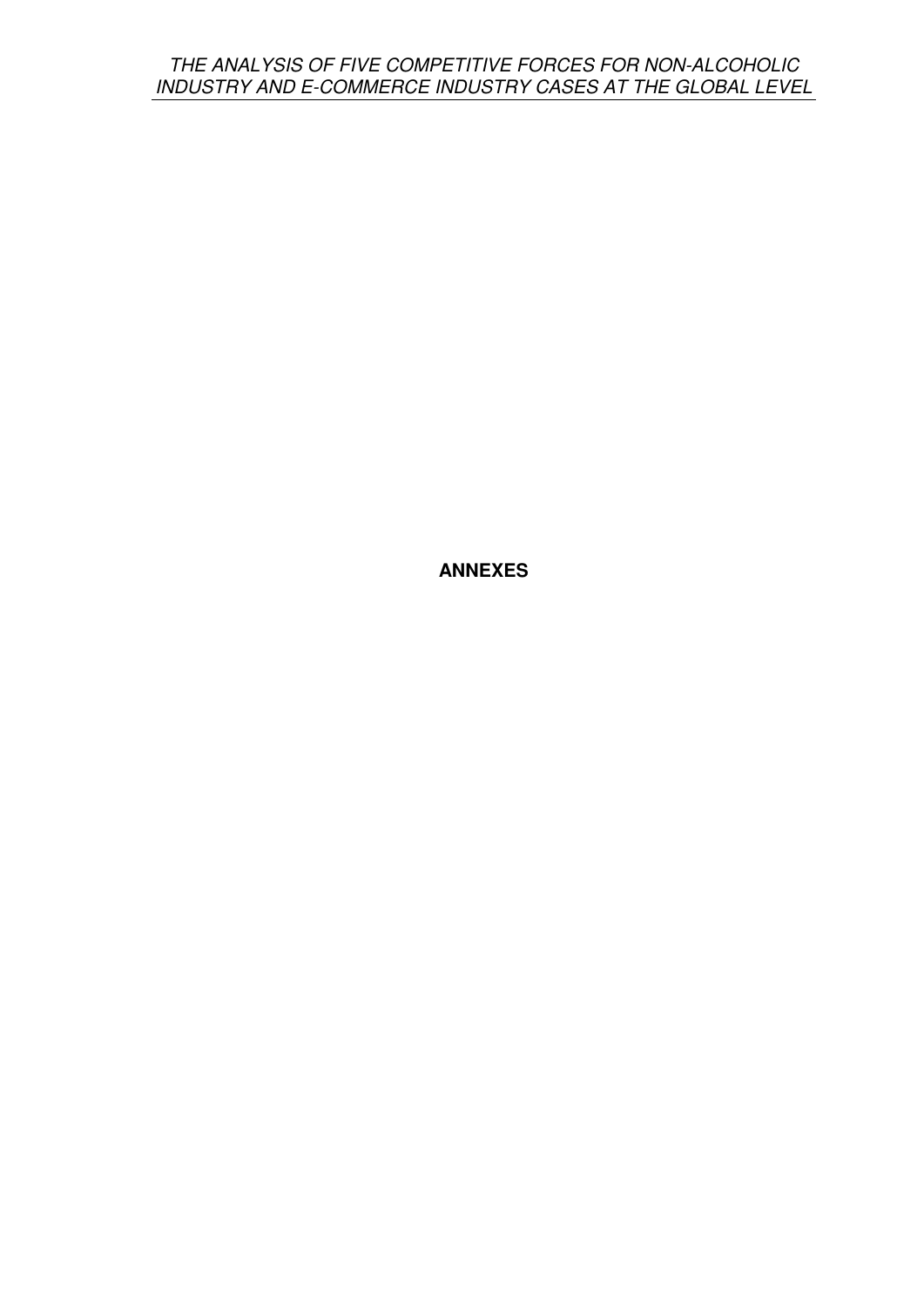Table 2.1

## **Some firms that is present in non-alcoholic beverage industry**

| <b>Rank</b>    | Company                            | <b>Market share</b> |
|----------------|------------------------------------|---------------------|
| $\mathbf{1}$   | Coca-Cola                          | 43,4%               |
|                | Company                            |                     |
| $\overline{2}$ | Pepsi-Cola                         | 31,8%               |
| 3              | Cadbury Schweppes                  | 14,7%               |
| 4              | <b>Cott Corporation</b>            | 5,4%                |
| 5              | National                           | 2,4%                |
| 6              | Big Red                            | 0,3%                |
| 7              | Monarch                            | 0,1%                |
| 8              | Carolina Beverage                  | 0,1%                |
|                | <b>Leading</b><br><b>Companies</b> | $98,1\%$            |
|                |                                    |                     |

*Source:* BeverageWorld. 2006